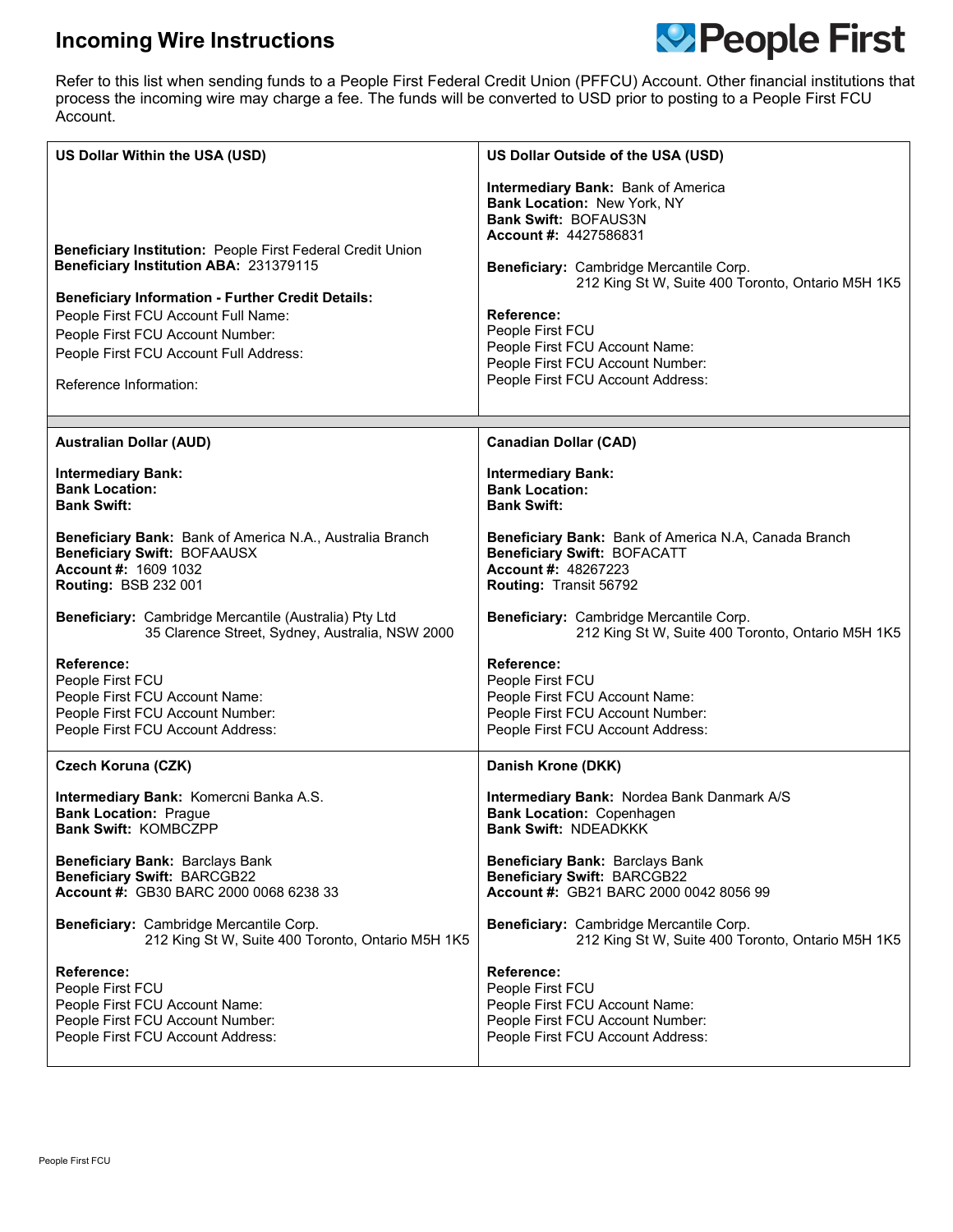| Euro (EUR) includes the following countries: Austria,<br>Belgium, Cyprus, Finland, France, Germany, Greece, Ireland,<br>Italy, Luxembourg, Malta, Netherlands, Portugal, Slovakia,<br>Slovenia and Spain<br><b>Intermediary Bank:</b><br><b>Bank Location:</b><br><b>Bank Swift:</b><br>Beneficiary Bank: Barclays Bank<br><b>Beneficiary Swift: BARCGB22</b><br>IBAN #: GB85 BARC 2000 0046 4421 44<br><b>Account #: 46 4421 44</b><br>Beneficiary: Cambridge Mercantile Corp.<br>212 King St W, Suite 400 Toronto, Ontario M5H 1K5<br>Reference:<br>People First FCU<br>People First FCU Account Name:<br>People First FCU Account Number:<br>People First FCU Account Address: | <b>Great British Pound (GBP)</b><br><b>Intermediary Bank:</b><br><b>Bank Location:</b><br><b>Bank Swift:</b><br>Beneficiary Bank: Barclays Bank<br><b>Beneficiary Swift: BARCGB22</b><br><b>IBAN #: GB98 BARC 2000 0053 8680 36</b><br>Account #: 53 8680 36<br>Routing: Sort Code 20 00 00<br>Beneficiary: Cambridge Mercantile Corp.<br>212 King St W, Suite 400 Toronto, Ontario M5H 1K5<br><b>Reference:</b><br>People First FCU<br>People First FCU Account Name:<br>People First FCU Account Number:<br>People First FCU Account Address: |
|-----------------------------------------------------------------------------------------------------------------------------------------------------------------------------------------------------------------------------------------------------------------------------------------------------------------------------------------------------------------------------------------------------------------------------------------------------------------------------------------------------------------------------------------------------------------------------------------------------------------------------------------------------------------------------------|-------------------------------------------------------------------------------------------------------------------------------------------------------------------------------------------------------------------------------------------------------------------------------------------------------------------------------------------------------------------------------------------------------------------------------------------------------------------------------------------------------------------------------------------------|
| Hong Kong Dollar (HKD)                                                                                                                                                                                                                                                                                                                                                                                                                                                                                                                                                                                                                                                            | <b>Hungarian Forint (HUF)</b>                                                                                                                                                                                                                                                                                                                                                                                                                                                                                                                   |
| Intermediary Bank: Bank of America, N.A. Hong Kong                                                                                                                                                                                                                                                                                                                                                                                                                                                                                                                                                                                                                                | Intermediary Bank: K And H Bank Zrt.                                                                                                                                                                                                                                                                                                                                                                                                                                                                                                            |
| LTD Bank Location: Hong Kong                                                                                                                                                                                                                                                                                                                                                                                                                                                                                                                                                                                                                                                      | <b>Bank Location: Budapest</b>                                                                                                                                                                                                                                                                                                                                                                                                                                                                                                                  |
| <b>Bank Swift: BOFAHKHX</b>                                                                                                                                                                                                                                                                                                                                                                                                                                                                                                                                                                                                                                                       | <b>Bank Swift: OKHBHUHB</b>                                                                                                                                                                                                                                                                                                                                                                                                                                                                                                                     |
| Beneficiary Bank: Barclays Bank                                                                                                                                                                                                                                                                                                                                                                                                                                                                                                                                                                                                                                                   | Beneficiary Bank: Barclays Bank                                                                                                                                                                                                                                                                                                                                                                                                                                                                                                                 |
| <b>Beneficiary Swift: BARCGB22</b>                                                                                                                                                                                                                                                                                                                                                                                                                                                                                                                                                                                                                                                | <b>Beneficiary Swift: BARCGB22</b>                                                                                                                                                                                                                                                                                                                                                                                                                                                                                                              |
| Account #: GB40 BARC 2000 0068 6239 44                                                                                                                                                                                                                                                                                                                                                                                                                                                                                                                                                                                                                                            | Account #: GB84 BARC 2000 0083 5330 22                                                                                                                                                                                                                                                                                                                                                                                                                                                                                                          |
| Beneficiary: Cambridge Mercantile Corp.                                                                                                                                                                                                                                                                                                                                                                                                                                                                                                                                                                                                                                           | Beneficiary: Cambridge Mercantile Corp.                                                                                                                                                                                                                                                                                                                                                                                                                                                                                                         |
| 212 King St W, Suite 400 Toronto, Ontario M5H 1K5                                                                                                                                                                                                                                                                                                                                                                                                                                                                                                                                                                                                                                 | 212 King St W, Suite 400 Toronto, Ontario M5H 1K5                                                                                                                                                                                                                                                                                                                                                                                                                                                                                               |
| <b>Reference:</b>                                                                                                                                                                                                                                                                                                                                                                                                                                                                                                                                                                                                                                                                 | Reference:                                                                                                                                                                                                                                                                                                                                                                                                                                                                                                                                      |
| People First FCU                                                                                                                                                                                                                                                                                                                                                                                                                                                                                                                                                                                                                                                                  | People First FCU                                                                                                                                                                                                                                                                                                                                                                                                                                                                                                                                |
| People First FCU Account Name:                                                                                                                                                                                                                                                                                                                                                                                                                                                                                                                                                                                                                                                    | People First FCU Account Name:                                                                                                                                                                                                                                                                                                                                                                                                                                                                                                                  |
| People First FCU Account Number:                                                                                                                                                                                                                                                                                                                                                                                                                                                                                                                                                                                                                                                  | People First FCU Account Number:                                                                                                                                                                                                                                                                                                                                                                                                                                                                                                                |
| People First FCU Account Address:                                                                                                                                                                                                                                                                                                                                                                                                                                                                                                                                                                                                                                                 | People First FCU Account Address:                                                                                                                                                                                                                                                                                                                                                                                                                                                                                                               |
| <b>Israeli Shekel (ILS)</b>                                                                                                                                                                                                                                                                                                                                                                                                                                                                                                                                                                                                                                                       | Japanese Yen (JPY)                                                                                                                                                                                                                                                                                                                                                                                                                                                                                                                              |
| Intermediary Bank: Bank Leumi Le Israel B.M.                                                                                                                                                                                                                                                                                                                                                                                                                                                                                                                                                                                                                                      | <b>Intermediary Bank:</b> Sumitomo Mitsui Banking Corporation                                                                                                                                                                                                                                                                                                                                                                                                                                                                                   |
| <b>Bank Location: Tel-Aviv</b>                                                                                                                                                                                                                                                                                                                                                                                                                                                                                                                                                                                                                                                    | <b>Bank Location: Tokyo</b>                                                                                                                                                                                                                                                                                                                                                                                                                                                                                                                     |
| <b>Bank Swift: LUMIILIT</b>                                                                                                                                                                                                                                                                                                                                                                                                                                                                                                                                                                                                                                                       | <b>Bank Swift: SMBCJPJT</b>                                                                                                                                                                                                                                                                                                                                                                                                                                                                                                                     |
| Beneficiary Bank: Barclays Bank                                                                                                                                                                                                                                                                                                                                                                                                                                                                                                                                                                                                                                                   | Beneficiary Bank: Barclays Bank                                                                                                                                                                                                                                                                                                                                                                                                                                                                                                                 |
| <b>Beneficiary Swift: BARCGB22</b>                                                                                                                                                                                                                                                                                                                                                                                                                                                                                                                                                                                                                                                | <b>Beneficiary Swift: BARCGB22</b>                                                                                                                                                                                                                                                                                                                                                                                                                                                                                                              |
| Account #: GB37 BARC 2000 0042 8057 99                                                                                                                                                                                                                                                                                                                                                                                                                                                                                                                                                                                                                                            | Account #: GB29 BARC 2000 0059 3512 33                                                                                                                                                                                                                                                                                                                                                                                                                                                                                                          |
| Beneficiary: Cambridge Mercantile Corp.                                                                                                                                                                                                                                                                                                                                                                                                                                                                                                                                                                                                                                           | Beneficiary: Cambridge Mercantile Corp.                                                                                                                                                                                                                                                                                                                                                                                                                                                                                                         |
| 212 King St W, Suite 400 Toronto, Ontario M5H 1K5                                                                                                                                                                                                                                                                                                                                                                                                                                                                                                                                                                                                                                 | 212 King St W, Suite 400 Toronto, Ontario M5H 1K5                                                                                                                                                                                                                                                                                                                                                                                                                                                                                               |
| <b>Reference:</b>                                                                                                                                                                                                                                                                                                                                                                                                                                                                                                                                                                                                                                                                 | Reference:                                                                                                                                                                                                                                                                                                                                                                                                                                                                                                                                      |
| People First FCU                                                                                                                                                                                                                                                                                                                                                                                                                                                                                                                                                                                                                                                                  | People First FCU                                                                                                                                                                                                                                                                                                                                                                                                                                                                                                                                |
| People First FCU Account Name:                                                                                                                                                                                                                                                                                                                                                                                                                                                                                                                                                                                                                                                    | People First FCU Account Name:                                                                                                                                                                                                                                                                                                                                                                                                                                                                                                                  |
| People First FCU Account Number:                                                                                                                                                                                                                                                                                                                                                                                                                                                                                                                                                                                                                                                  | People First FCU Account Number:                                                                                                                                                                                                                                                                                                                                                                                                                                                                                                                |
| People First FCU Account Address:                                                                                                                                                                                                                                                                                                                                                                                                                                                                                                                                                                                                                                                 | People First FCU Account Address:                                                                                                                                                                                                                                                                                                                                                                                                                                                                                                               |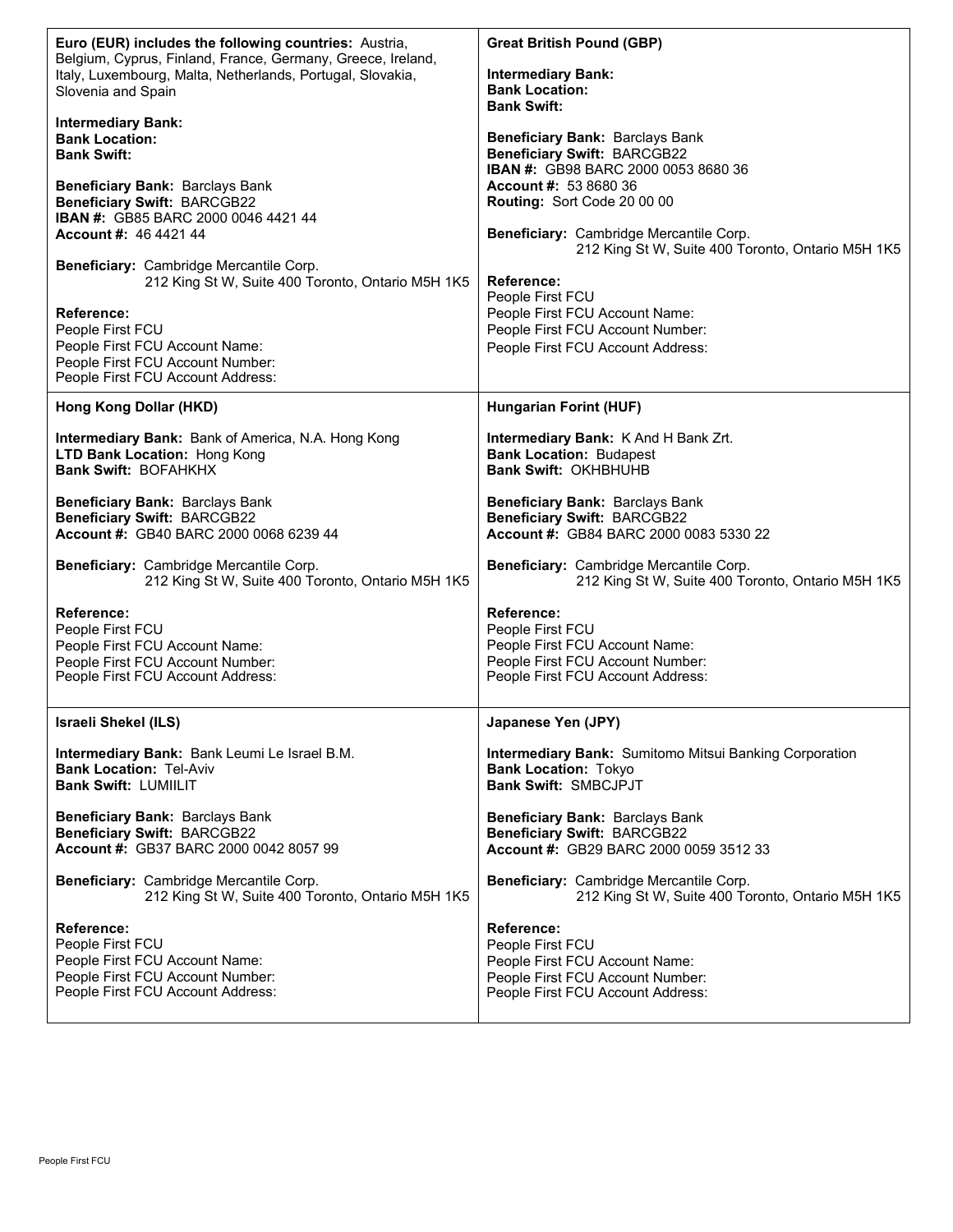| <b>New Zealand Dollar (NZD)</b>                                                                                                                                                                                                                                                                                                                                                                        | Norwegian Krone (NOK)                                                                                                                                                                                                                                                                                                                                               |
|--------------------------------------------------------------------------------------------------------------------------------------------------------------------------------------------------------------------------------------------------------------------------------------------------------------------------------------------------------------------------------------------------------|---------------------------------------------------------------------------------------------------------------------------------------------------------------------------------------------------------------------------------------------------------------------------------------------------------------------------------------------------------------------|
| <b>Intermediary Bank:</b>                                                                                                                                                                                                                                                                                                                                                                              | <b>Intermediary Bank: Nordea Bank Norge ASA</b>                                                                                                                                                                                                                                                                                                                     |
| <b>Bank Location:</b>                                                                                                                                                                                                                                                                                                                                                                                  | <b>Bank Location: Oslo</b>                                                                                                                                                                                                                                                                                                                                          |
| <b>Bank Swift:</b>                                                                                                                                                                                                                                                                                                                                                                                     | <b>Bank Swift: NDEANOKK</b>                                                                                                                                                                                                                                                                                                                                         |
| Beneficiary Bank: Bank of America N.A, Australia Branch<br>Beneficiary Swift: BOFAAUSX<br>Account #: 1609 1040<br>Routing: BSB 232 001<br>Beneficiary: Cambridge Mercantile (Australia) Pty Ltd<br>35 Clarence Street, Sydney, Australia, NSW 2000<br><b>Reference:</b><br>People First FCU<br>People First FCU Account Name:<br>People First FCU Account Number:<br>People First FCU Account Address: | <b>Beneficiary Bank: Barclays Bank</b><br><b>Beneficiary Swift: BARCGB22</b><br>Account #: GB28 BARC 2000 0068 6239 66<br>Beneficiary: Cambridge Mercantile Corp.<br>212 King St W, Suite 400 Toronto, Ontario M5H 1K5<br>Reference:<br>People First FCU<br>People First FCU Account Name:<br>People First FCU Account Number:<br>People First FCU Account Address: |
| Omani Rial (OMR)                                                                                                                                                                                                                                                                                                                                                                                       | Polish Zloty (PLN)                                                                                                                                                                                                                                                                                                                                                  |
| <b>Intermediary Bank: Bankmuscat Saog</b>                                                                                                                                                                                                                                                                                                                                                              | <b>Intermediary Bank: Bre Bank S.A.</b>                                                                                                                                                                                                                                                                                                                             |
| <b>Bank Location: Muscat</b>                                                                                                                                                                                                                                                                                                                                                                           | <b>Bank Location: Warszawa</b>                                                                                                                                                                                                                                                                                                                                      |
| <b>Bank Swift: BMUSOMRX</b>                                                                                                                                                                                                                                                                                                                                                                            | <b>Bank Swift: BREXPLPW</b>                                                                                                                                                                                                                                                                                                                                         |
| Beneficiary Bank: Barclays Bank                                                                                                                                                                                                                                                                                                                                                                        | <b>Beneficiary Bank: Barclays Bank</b>                                                                                                                                                                                                                                                                                                                              |
| <b>Beneficiary Swift: BARCGB22</b>                                                                                                                                                                                                                                                                                                                                                                     | <b>Beneficiary Swift: BARCGB22</b>                                                                                                                                                                                                                                                                                                                                  |
| Account #: GB17 BARC 2000 0059 3512 55                                                                                                                                                                                                                                                                                                                                                                 | Account #: GB61 BARC 2000 0074 2603 33                                                                                                                                                                                                                                                                                                                              |
| Beneficiary: Cambridge Mercantile Corp.                                                                                                                                                                                                                                                                                                                                                                | Beneficiary: Cambridge Mercantile Corp.                                                                                                                                                                                                                                                                                                                             |
| 212 King St W, Suite 400 Toronto, Ontario M5H 1K5                                                                                                                                                                                                                                                                                                                                                      | 212 King St W, Suite 400 Toronto, Ontario M5H 1K5                                                                                                                                                                                                                                                                                                                   |
| <b>Reference:</b>                                                                                                                                                                                                                                                                                                                                                                                      | Reference:                                                                                                                                                                                                                                                                                                                                                          |
| People First FCU                                                                                                                                                                                                                                                                                                                                                                                       | People First FCU                                                                                                                                                                                                                                                                                                                                                    |
| People First FCU Account Name:                                                                                                                                                                                                                                                                                                                                                                         | People First FCU Account Name:                                                                                                                                                                                                                                                                                                                                      |
| People First FCU Account Number:                                                                                                                                                                                                                                                                                                                                                                       | People First FCU Account Number:                                                                                                                                                                                                                                                                                                                                    |
| People First FCU Account Address:                                                                                                                                                                                                                                                                                                                                                                      | People First FCU Account Address:                                                                                                                                                                                                                                                                                                                                   |
| <b>Qatari Rial (QAR)</b>                                                                                                                                                                                                                                                                                                                                                                               | Saudi Riyal (SAR)                                                                                                                                                                                                                                                                                                                                                   |
| <b>Intermediary Bank: Qatar National Bank</b>                                                                                                                                                                                                                                                                                                                                                          | Intermediary Bank: The National Commercial Bank                                                                                                                                                                                                                                                                                                                     |
| <b>Bank Location: Qatar</b>                                                                                                                                                                                                                                                                                                                                                                            | <b>Bank Location: Jeddah</b>                                                                                                                                                                                                                                                                                                                                        |
| <b>Bank Swift: QNBAQAQA</b>                                                                                                                                                                                                                                                                                                                                                                            | <b>Bank Swift: NCBKSAJF</b>                                                                                                                                                                                                                                                                                                                                         |
| Beneficiary Bank: Barclays Bank                                                                                                                                                                                                                                                                                                                                                                        | Beneficiary Bank: Barclays Bank                                                                                                                                                                                                                                                                                                                                     |
| <b>Beneficiary Swift: BARCGB22</b>                                                                                                                                                                                                                                                                                                                                                                     | <b>Beneficiary Swift: BARCGB22</b>                                                                                                                                                                                                                                                                                                                                  |
| Account #: GB11 BARC 2000 0087 1694 11                                                                                                                                                                                                                                                                                                                                                                 | Account #: GB45 BARC 2000 0055 7149 00                                                                                                                                                                                                                                                                                                                              |
| Beneficiary: Cambridge Mercantile Corp.                                                                                                                                                                                                                                                                                                                                                                | Beneficiary: Cambridge Mercantile Corp.                                                                                                                                                                                                                                                                                                                             |
| 212 King St W, Suite 400 Toronto, Ontario M5H 1K5                                                                                                                                                                                                                                                                                                                                                      | 212 King St W, Suite 400 Toronto, Ontario M5H 1K5                                                                                                                                                                                                                                                                                                                   |
| Reference:                                                                                                                                                                                                                                                                                                                                                                                             | Reference:                                                                                                                                                                                                                                                                                                                                                          |
| People First FCU                                                                                                                                                                                                                                                                                                                                                                                       | People First FCU                                                                                                                                                                                                                                                                                                                                                    |
| People First FCU Account Name:                                                                                                                                                                                                                                                                                                                                                                         | People First FCU Account Name:                                                                                                                                                                                                                                                                                                                                      |
| People First FCU Account Number:                                                                                                                                                                                                                                                                                                                                                                       | People First FCU Account Number:                                                                                                                                                                                                                                                                                                                                    |
| People First FCU Account Address:                                                                                                                                                                                                                                                                                                                                                                      | People First FCU Account Address:                                                                                                                                                                                                                                                                                                                                   |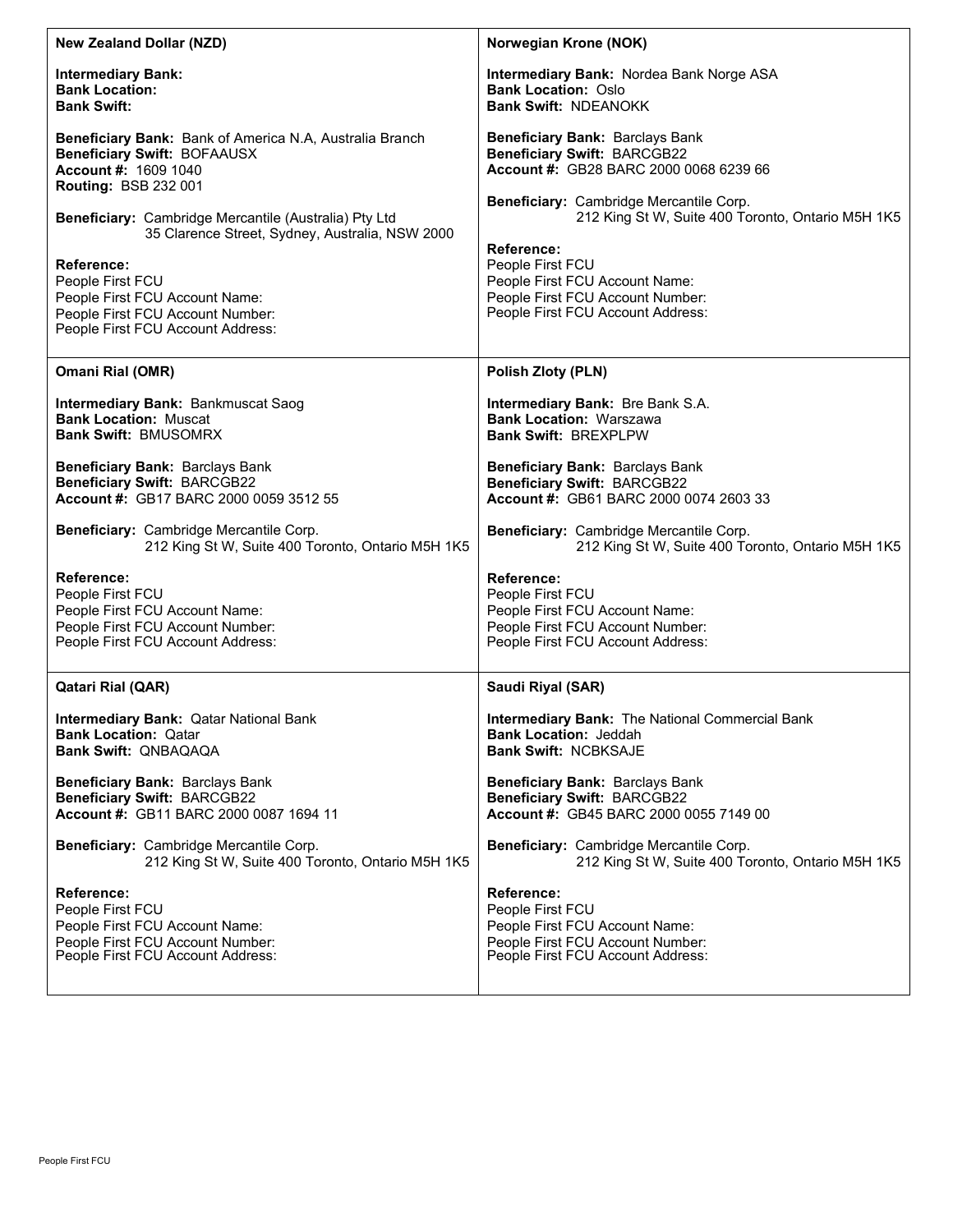| <b>Singapore Dollar (SGD)</b>                            | South African Rand (ZAR)                                  |
|----------------------------------------------------------|-----------------------------------------------------------|
| Intermediary Bank: Oversea-Chinese Banking Corp. Limited | Intermediary Bank: Absa Bank Limited                      |
| <b>Bank Location: Singapore</b>                          | <b>Bank Location: Johannesburg</b>                        |
| <b>Bank Swift: OCBCSGSG</b>                              | <b>Bank Swift: ABSAZAJJ</b>                               |
| Beneficiary Bank: Barclays Bank                          | Beneficiary Bank: Barclays Bank                           |
| <b>Beneficiary Swift: BARCGB22</b>                       | <b>Beneficiary Swift: BARCGB22</b>                        |
| Account #: GB55 BARC 2000 0046 4421 99                   | Account #: GB48 BARC 2000 0083 5330 88                    |
| Beneficiary: Cambridge Mercantile Corp.                  | Beneficiary: Cambridge Mercantile Corp.                   |
| 212 King St W, Suite 400 Toronto, Ontario M5H 1K5        | 212 King St W, Suite 400 Toronto, Ontario M5H 1K5         |
| <b>Reference:</b>                                        | Reference:                                                |
| People First FCU                                         | People First FCU                                          |
| People First FCU Account Name:                           | People First FCU Account Name:                            |
| People First FCU Account Number:                         | People First FCU Account Number:                          |
| People First FCU Account Address:                        | People First FCU Account Address:                         |
| Swedish Krona (SEK)                                      | <b>Swiss Franc (CHF)</b>                                  |
| Intermediary Bank: Skandinaviska Enskilda Banken         | Intermediary Bank: Ubs Ag                                 |
| <b>Bank Location: Stockholm</b>                          | <b>Bank Location: Zurich</b>                              |
| <b>Bank Swift: ESSESESS</b>                              | <b>Bank Swift: UBSWCHZH80A</b>                            |
| Beneficiary Bank: Barclays Bank                          | <b>Beneficiary Bank: Barclays Bank</b>                    |
| <b>Beneficiary Swift: BARCGB22</b>                       | <b>Beneficiary Swift: BARCGB22</b>                        |
| Account #: GB55 BARC 2000 0074 2603 44                   | Account #: GB50 BARC 2000 0052 0783 77                    |
| Beneficiary: Cambridge Mercantile Corp.                  | <b>Beneficiary: Cambridge Mercantile Corp.</b>            |
| 212 King St W, Suite 400 Toronto, Ontario M5H 1K5        | 212 King St W, Suite 400 Toronto, Ontario M5H 1K5         |
| Reference:                                               | <b>Reference:</b>                                         |
| People First FCU                                         | People First FCU                                          |
| People First FCU Account Name:                           | People First FCU Account Name:                            |
| People First FCU Account Number:                         | People First FCU Account Number:                          |
| People First FCU Account Address:                        | People First FCU Account Address:                         |
| Thai Baht (THB)                                          | <b>Tunisian Dinar (TND)</b>                               |
| Intermediary Bank: Bangkok Bank Public Company Limited   | Intermediary Bank: Banque Internationale Arabe De Tunisie |
| <b>Bank Location: Bangkok</b>                            | <b>Bank Location: Tunis</b>                               |
| <b>Bank Swift: BKKBTHBK</b>                              | <b>Bank Swift: BIATTNTT</b>                               |
| Beneficiary Bank: Barclays Bank                          | Beneficiary Bank: Barclays Bank                           |
| <b>Beneficiary Swift: BARCGB22</b>                       | <b>Beneficiary Swift: BARCGB22</b>                        |
| Account #: GB05 BARC 2000 0059 3512 77                   | Account #: GB96 BARC 2000 0087 1694 33                    |
| Beneficiary: Cambridge Mercantile Corp.                  | Beneficiary: Cambridge Mercantile Corp.                   |
| 212 King St W, Suite 400 Toronto, Ontario M5H 1K5        | 212 King St W, Suite 400 Toronto, Ontario M5H 1K5         |
| Reference:                                               | Reference:                                                |
| People First FCU                                         | People First FCU                                          |
| People First FCU Account Name:                           | People First FCU Account Name:                            |
| People First FCU Account Number:                         | People First FCU Account Number:                          |
| People First FCU Account Address:                        | People First FCU Account Address:                         |